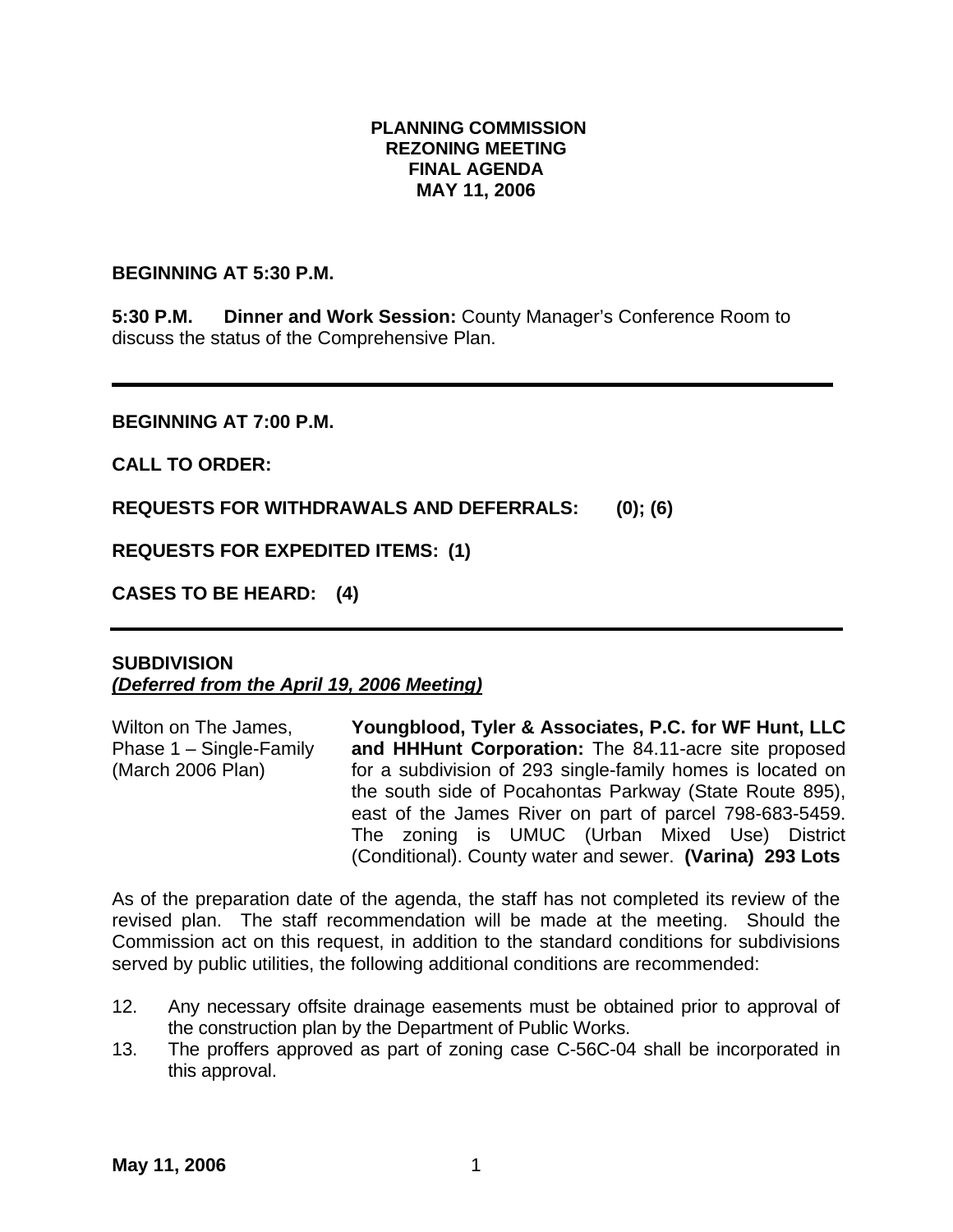- 14. Prior to requesting the final approval, a draft of the covenants and deed restrictions for the maintenance of the common area by a homeowners association shall be submitted to the Department of Planning for review. Such covenants and restrictions shall be in form and substance satisfactory to the County Attorney and shall be recorded prior to recordation of the subdivision plat.
- 15. Any future building lot containing a BMP, sediment basin or trap and located within the buildable area for a principal structure or accessory structure may be developed with engineered fill. All material shall be deposited and compacted in accordance with the Virginia Uniform Statewide Building Code and geotechnical guidelines established by a professional engineer. A detailed engineering report shall be submitted for the review and approval by the Building Official prior to the issuance of a building permit on the affected lot. A copy of the report and recommendations shall be furnished to the Directors of Planning and Public Works.

*(Deferral requested to the May 24, 2006 Meeting)*  **(Staff Report by Kevin Wilhite) (Applicant's Representative: Anne W. Tignor) Deferred to May 24, 2006** 

### **SUBDIVISION**  *(Deferred from the April 19, 2006 Meeting)*

Wilton on The James, Phase 1 - Townhouses (March 2006 Plan) **Youngblood, Tyler & Associates, P.C. for WF Hunt, LLC and HHHunt Corporation:** The 12.77-acre site proposed for a subdivision of 159 townhouses is located on the south side of Pocahontas Parkway (State Route 895), east of the James River on parcel 798-683-5459. The zoning is UMUC (Urban Mixed Use) District (Conditional). County water and sewer. **(Varina) 159 Lots** 

As of the preparation date of the agenda, the staff has not completed its review of the revised plan. The staff recommendation will be made at the meeting. Should the Commission act on this request, in addition to the standard conditions for residential townhouse subdivisions served by public utilities, the following additional conditions are recommended:

- 13. Any necessary offsite drainage easements must be obtained prior to approval of the construction plan by the Department of Public Works.
- 14. The proffers approved as part of zoning case C-56C-04 shall be incorporated in this approval.
- 15. Prior to requesting the final approval, a draft of the covenants and deed restrictions for the maintenance of the common area by a homeowners association shall be submitted to the Department of Planning for review. Such covenants and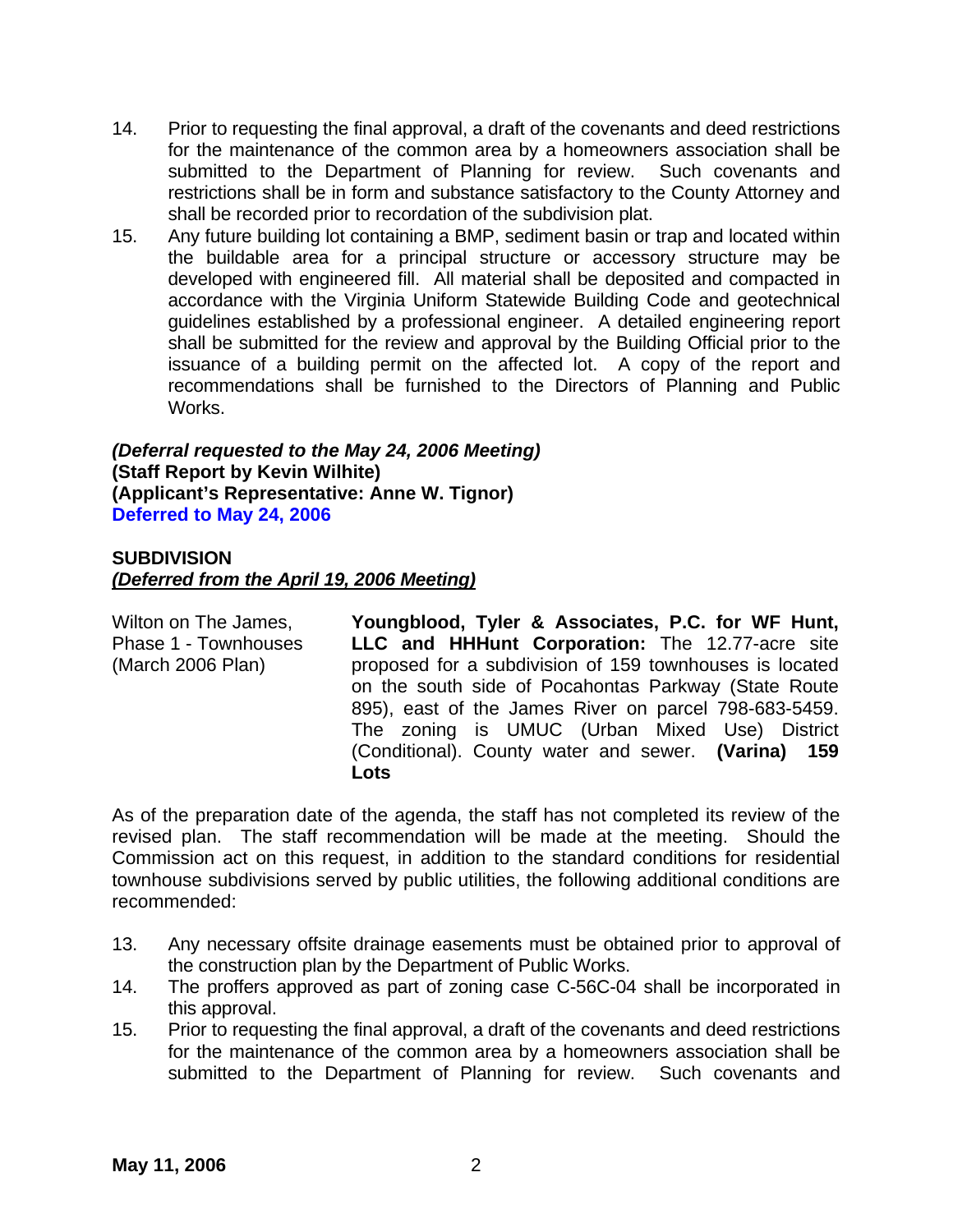restrictions shall be in form and substance satisfactory to the County Attorney and shall be recorded prior to recordation of the subdivision plat.

16. Any future building lot containing a BMP, sediment basin or trap and located within the buildable area for a principal structure or accessory structure may be developed with engineered fill. All material shall be deposited and compacted in accordance with the Virginia Uniform Statewide Building Code and geotechnical guidelines established by a professional engineer. A detailed engineering report shall be submitted for the review and approval by the Building Official prior to the issuance of a building permit on the affected lot. A copy of the report and recommendations shall be furnished to the Directors of Planning and Public Works.

*(Deferral requested to the May 24, 2006 Meeting)*  **(Staff Report by Kevin Wilhite) (Applicant's Representative: Anne W. Tignor) Deferred to May 24, 2006** 

# **BROOKLAND:**

None.

### **FAIRFIELD:**

### *Deferred from the April 19, 2006 Meeting.*

**C-21C-06 Gloria Freye for Liberty Property Trust:** Request to conditionally rezone from M-1 Light Industrial District and M-2 General Industrial to M-2C General Industrial District (Conditional), Parcels 797-741-6372, -9990, -0975, and 797-742-7054, containing 31.29 acres, located on the west line of Carolina Avenue approximately 3,000 feet north of East Laburnum Avenue. The applicant proposes a distribution and warehouse development with outside storage. The use will be controlled by zoning ordinance regulations and proffered conditions. The Land Use Plan recommends Light Industry. The site is in the Airport Safety Overlay District. **Staff – Nathalie Neaves Recommended for Approval** 

### **THREE CHOPT:**

### *Deferred from the March 9, 2006 Meeting.*

**C-75C-05 John J. Hanky III, for Barrington Development, Inc:** Request to conditionally rezone from R-3C One Family Residence District (Conditional) to O-2C Office District (Conditional), Parcel 740-758-4797, containing 2.215 acres, located on the east line of the proposed John Rolfe Parkway right-of-way approximately 310 feet south of Three Chopt Road. The applicant proposes an office building. The use will be controlled by zoning ordinance regulations and proffered conditions. The Land Use Plan recommends Suburban Residential 2, 2.4 to 3.4 units net density per acre, and Environmental Protection Area. The site is in the West Broad Street Overlay District. **Staff – Nathalie Neaves** *(Deferral requested to the June 15, 2006 Meeting)*  **Deferred to June 15, 2006**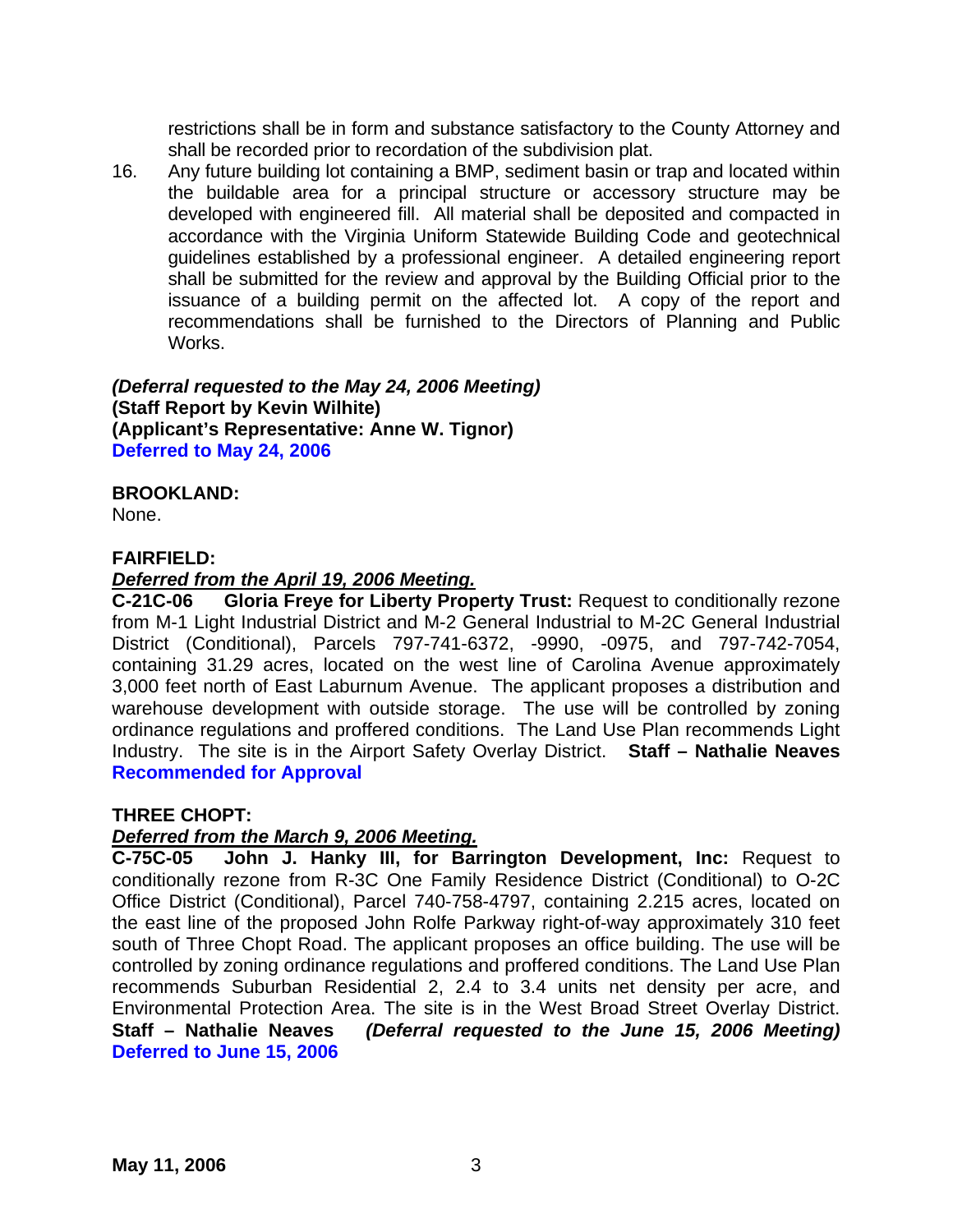# *Deferred from the April 13, 2006 Meeting.*

**P-4-06 Bechtel Corp. for New Cingular Wireless:** Request for a provisional use permit under Sections 24-95(a)(3) and 24-122.1 of Chapter 24 of the County Code in order to construct a 149' high telecommunication tower on part of Parcel 744-771-3182, located on the east line of Shady Grove Road north of Hames Lane. The existing zoning is A-1 Agricultural District. The Land Use Plan recommends Suburban Residential 2, 2.4 to 3.4 units net density per acre. **Staff – Tom Coleman** *(Deferral requested to the June 15, 2006 Meeting)* **Deferred to June 15, 2006** 

### *Deferred from the April 13, 2006 Meeting.*

**C-11C-06 R & R Development, LC.:** Request to rezone from [R-5C] General Residence District (Conditional) to B-2C Business District (Conditional), Parcels 739- 761-2693 and 739-762-0100, containing 2.441 acres, located on the south line of West Broad Street (U. S. Route 250) approximately 195 feet east of Spring Oak Drive. The applicant proposes a retail development. The use will be controlled by zoning ordinance regulations and proffered conditions. The Land Use Plan recommends Mixed Use. The site is in the West Broad Street Overlay District. **Staff – Tom Coleman** *(Deferral requested to June 15, 2006 Meeting)* **Deferred to June 15, 2006** 

**P-5-06 Lori C. Ropelewski:** Request for a provisional use permit under Sections 24-58.2(d), 24-120 and 24-122.1 of Chapter 24 of the County Code in order to permit a 530 square foot outdoor dining area for Wild Noodles Restaurant in the Shoppes @ Twin Oaks Shopping Center, on part of Parcel 748-759-3503, located at the southeast intersection of Cox Road and Westerre Parkway. The existing zoning is B-2C Business District (Conditional). The Land Use Plan recommends Office. **Staff – Livingston Lewis** *(Expedited agenda requested)* **Recommended for Approval**

### **TUCKAHOE:**

None.

## **VARINA:**

### *Deferred from the April 13, 2006 Meeting.*

**C-20C-06 James Theobald for Steeple Lane Development, LLC:** Request to conditionally rezone from M-1C Light Industrial District (Conditional) to R-5AC General Residence District (Conditional), Parcel 809-724-5973, containing 18.252 acres, located at the western terminus of Steeple Lane and on the east line of East Richmond Road approximately 1,770 feet north of Nine Mile Road. The applicant proposes a zero-lot line development of no more than sixty-four (64) homes. The R-5A District allows a minimum lot size of 5,625 feet and a maximum gross density of 7.7 units per acre. The use will be controlled by zoning ordinance regulations and proffered conditions. The Land Use Plan recommends Office/Service. The site is in the Airport Safety Overlay District. **Staff – Lee Tyson Recommended for Approval** 

**P-6-06 Ann Leonard Harris:** Request for a provisional use permit under Sections 24-12.1(b) and 24-122.1 of Chapter 24 of the County Code in order to operate a bed